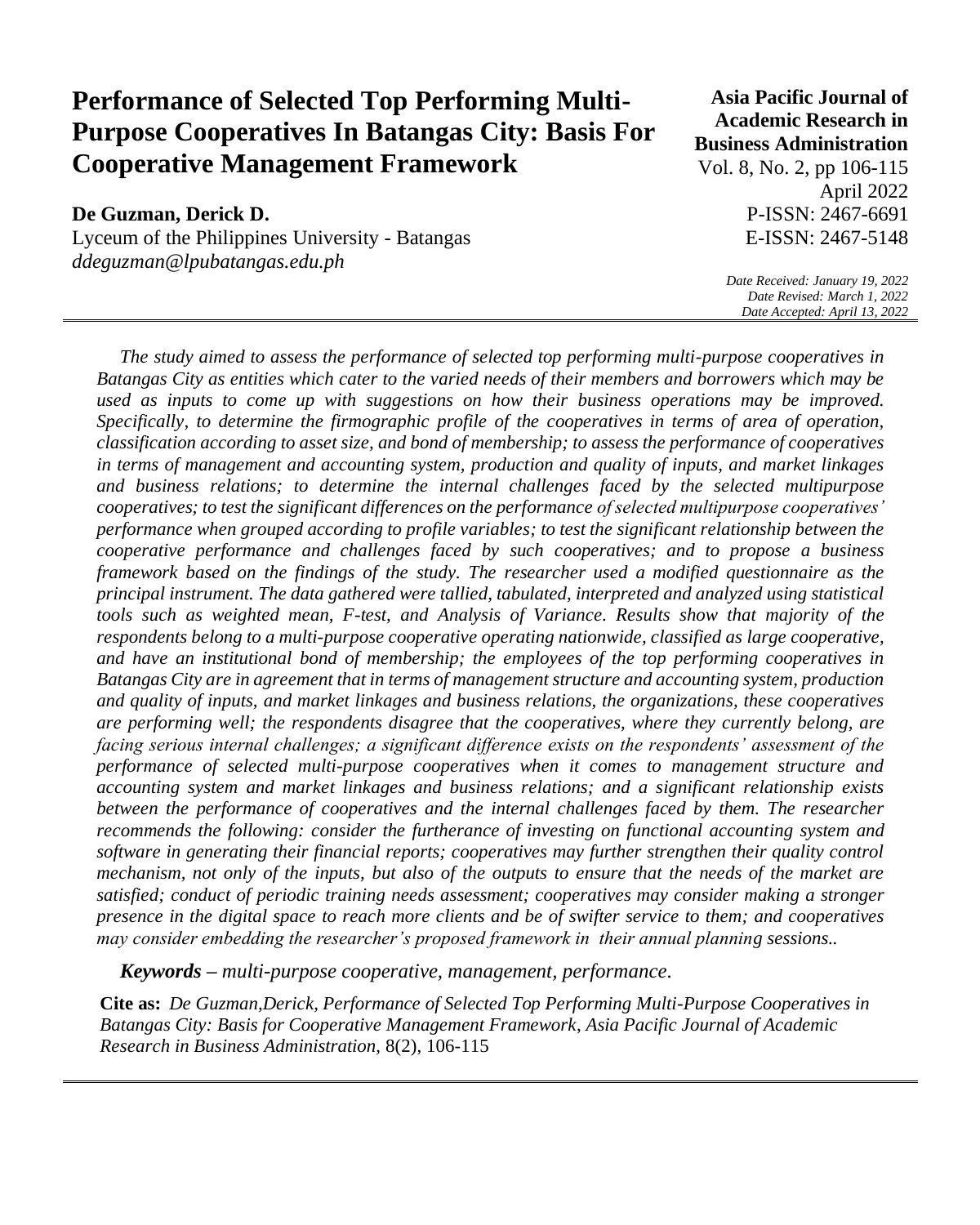## **INTRODUCTION**

In the continuous pursuit for an improved quality of life, cooperatives play an important role in the fulfillment and achievement of its members' social, economic, and even cultural aspirations and requirements. Despite of the not so overwhelming attention and highlight that they get as to the benefits that they may bring, still, the fact cannot be denied that through the years, cooperatives have been one of the arms of the country in fulfilling one of its pressing mandates; that is, making sure that growth and development is inclusive in nature and that it continues to promote equity and social justice to people, even those who are in the fringes of the current society.

In a recent privilege speech delivered by Hon. Rep. Anthony Bravo in the House of Representatives, wherein he highlighted the resiliency of cooperatives in the country and the sustainable development that it continues to cater to the nation, it was pointed out that 27,625 cooperatives are unceasingly adapting to the economic and social changes. It was also mentioned that cooperatives created livelihood opportunities have flourished through the years, especially for marginalized people, by extending credit/loan services and other wide array of services to people. Also, 378,100 Filipinos were directly employed by cooperatives, not to mention the indirect employment generated by such entities, the number of which was not quantified due to Cooperative Development Authority's (CDA) inability to keep track of those [1].

Indeed, people from all walks of life are given the opportunity to make a stand and participate in the country's economic activity. This transcends to a notion that banking on cooperatives is a huge step in harnessing an economy where inclusive development is present.

With its growing industry, cooperatives have managed to transform into different classifications through time. One of which is the emergence of multi-purpose cooperatives. This type of cooperative usually combines the services of two or more other types of cooperatives, the most common of which are as follows: credit cooperative, consumer cooperative, producer cooperative, and service cooperative.

In the most recent reports regarding the status of cooperatives in Batangas Province, multi-purpose cooperatives have the highest number of classification that is currently operation. These vary from large, medium, small, and micro coops which roughly contribute P6.5 billion to the provincial treasury. Along with Lipa City and the town of Tuy, it is in Batangas City where majority of these huge income-generating cooperatives can be found [2]. This only justifies the continued effort of the provincial government to support and aid cooperatives as it does not only benefit the members of such, but the locality as well.

Given that the researcher is a degree holder in business, a micro-level business organization, cooperative in particular, captured his interest as it has been making a macro effect and impact in the landscape of the Philippine economy. Gone are the days that the spotlight is only focused on commercial banks because cooperatives, by its very nature, is an interesting subject to delve in due to its density in scope, but not in impact. Among the cooperatives in Region IV, Batangas City was chosen by the researcher as the locale of the study because of proximity advantages. The researcher also aimed to contribute to the starting and budding multipurpose cooperatives by using the results of the study in coming up with a business framework that may be used to ensure a continued profitable business operations.

#### **OBJECTIVES OF THE STUDY**

The study aimed to assess the performance of selected top performing multi-purpose cooperatives in Batangas City as entities which cater to the varied needs of their members and borrowers which may be used as inputs to come up with suggestions on how their business operations may be improved.

More Specifically, it aims (1) to determine the firmographic profile of the cooperatives in terms of area of operation, classification according to asset size, and bond of membership; (2) to assess the performance of cooperatives in terms of management and accounting system, production and quality of inputs, and market linkages and business relations; (3) to determine the internal challenges faced by the selected multipurpose cooperatives; (4) to test the significant differences on the performance of selected multipurpose cooperatives' performance when grouped according to profile variables; (5) to test the significant relationship between the cooperative performance and challenges faced by such cooperatives.

#### **METHODS**

#### **RESEARCH DESIGN**

The study made use of descriptive method of research. This method was considered because it is viewed that this is the most appropriate method to describe the performance of the selected top performing multi-purpose cooperatives in Batangas City.

## **PARTICIPANTS OF THE STUDY**

The respondents of the study are the employees of the selected top performing multi-purpose cooperatives in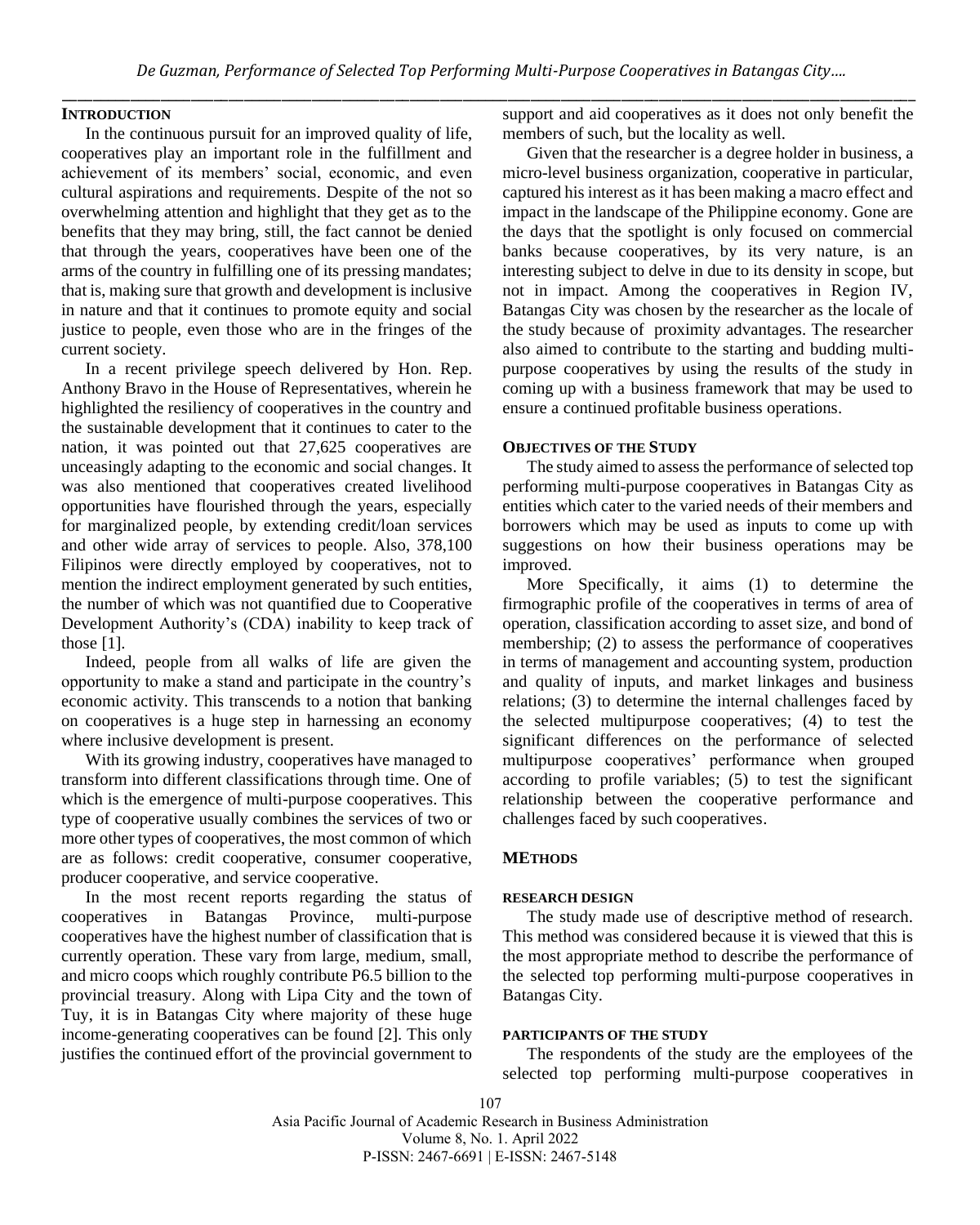Batangas City for they have the most appropriate view on the current performance of the cooperative. With the help of the Freedom of Information (FOI) project of the executive department of the government, the researcher was able to secure a verified and legitimate document containing the list of multipurpose cooperatives in Batangas City which are performing better in terms of net surplus among others in the year 2019.

The total sample size of 311 respondents from a total population of 1,612 was obtained using an online software called Raosoft with 95% and 5% confidence level and margin of error, respectively. Respondents who answered the survey were randomly selected. The distribution of respondents per cooperative is shown below:

**Table 1**

| 1 avit 1<br>Distribution of Respondents |                               |                              |  |  |
|-----------------------------------------|-------------------------------|------------------------------|--|--|
| <b>Multi-Purpose</b><br>Cooperative     | Number of<br><b>Employees</b> | <b>Sample</b><br><b>Size</b> |  |  |
| А                                       | 1,094                         | 211                          |  |  |
| B                                       | 340                           | 66                           |  |  |
| C                                       | 6                             |                              |  |  |
| D                                       | 6                             |                              |  |  |
| E                                       | 11                            | 2                            |  |  |
| F                                       | 13                            | 3                            |  |  |
| G                                       | 22                            | 4                            |  |  |
| H                                       | 13                            | 3                            |  |  |
|                                         | 69                            | 13                           |  |  |
|                                         | 38                            |                              |  |  |
| <b>Total</b>                            | 1,612                         | 311                          |  |  |

#### **INSTRUMENT**

The questionnaire is composed of three parts. Part one is concerned with the profile of the cooperatives under study in terms of their years in operation, asset size, and bond of membership. The second part includes the performance of the subject cooperative viewed in three (3) categories, i.e., management structure and accounting system, production and quality of outputs, and market linkages and business relations. The last part deals with the internal challenges faced by the organization/multi-purpose cooperative as perceived by the respondents. The respondents of the study are tasked to field in their responses for the questionnaire's Part II and Part III using a 4-point Likert scale:  $4 -$  Strong Agree,  $3 -$ Agree,  $2 -$ Disagree,  $1 -$ Strongly Disagree.

The instrument used is deemed to be reliable evidenced by its Cronbach's alpha value of 0.87. This only shows that the questionnaire posts consistency, thus, considered to be reliable.

#### **PROCEDURE**

In formulating the topic to be studied, the researcher made an intensive and extensive research and observation of the locality to target the area that may be improved and/or has the potential of being highlighted in a study. Due to the limitations brought about by the pandemic that the community is currently facing and for the purpose of having a uniform context of discussion by having a single research setting, the researcher decided to focus on the top performing multi-purpose cooperatives in Batangas City.

After consultation with the research adviser, the objectives were formulated based on the constructed title and subsequently searched for related literatures to support the claims stated in the manuscript and at the same time, broaden the discussions thereof. The researcher looked for a questionnaire that had already been used in previous researches believing that such being utilized before, can measure, and bring out the desired results. Indeed, the quest for a reliable instrument was successful, not to mention its appropriateness with the objectives of the topic under study. An electronic mail was sent to the cooperatives requesting permission for questionnaire distribution among their employees. Upon approval, the said instrument was distributed via google forms to the respondents with the help of the cooperatives' Human Resource department.

With the advancement of technology, the data were retrieved, tallied, and tabulated automatically. Such were interpreted to come up with the intended results.

#### **ETHICAL CONSIDERATION**

As mentioned in the foregoing paragraphs, the researcher asked for each cooperative's permission and approval before the distribution of questionnaires was conducted. Respondents were fully and properly informed regarding the non-disclosure and anonymity of their personal identities and the privacy of data provided in the survey. They were assured that such data will only be used for academic and research purposes only. Finally, the researcher also ensured that the respondents voluntarily answered the questionnaires according to their will, none of them were hurt or harmed, and their safety and security were considered.

## **DATA ANALYSIS**

As stated in the procedure, the data obtained were tallied, tabulated, interpreted and analyzed using statistical tools such as Frequency Distribution, Weighted Mean and Analysis of Variance (ANOVA).

Frequency distribution is one of the most basic statistical tools which enables all the observations from a given variable be summarized in values. This tool was used in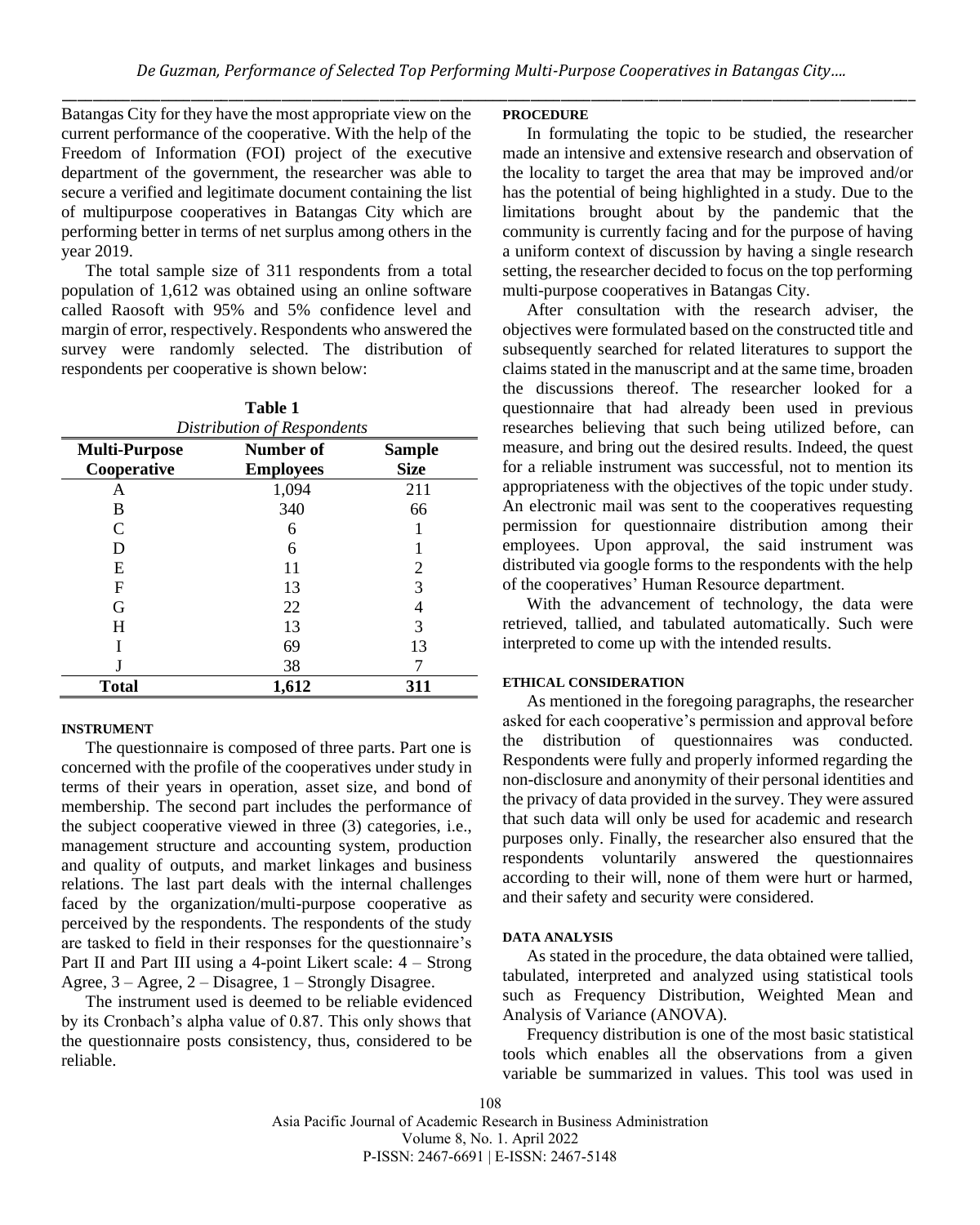presenting the profile of the respondents. Weighted mean, on the other hand, is a tool used in the computations of respondents' responses as they assess the performance of their respective organizations in terms of three categories. Finally, ANOVA, being an effective statistical tool in assessing the differences between 2 or more variables, was utilized to determine if there exists a significant difference among the responses of the research's participants. All data were treated using PASW version 18 to further examine the results.

## **RESULTS AND DISCUSSION**

# **Table 2** *Percentage Distribution on Firmographic Profile*

| <b>Profile</b>                                | f   | $\frac{0}{0}$ |  |  |  |
|-----------------------------------------------|-----|---------------|--|--|--|
| <b>Area of Operation</b>                      |     |               |  |  |  |
| National                                      | 211 | 67.80         |  |  |  |
| Regional                                      | 66  | 21.20         |  |  |  |
| Provincial                                    | 14  | 4.50          |  |  |  |
| Municipal                                     | 20  | 6.40          |  |  |  |
| <b>Classification according to asset size</b> |     |               |  |  |  |
| Small (above P3– P15 million)                 | 20  | 6.40          |  |  |  |
| Medium (above $P15 - P100$ million)           | 14  | 4.50          |  |  |  |
| Large (above P100 million)                    | 277 | 89.10         |  |  |  |
| <b>Bond of Membership</b>                     |     |               |  |  |  |
| Residential                                   | 95  | 30.50         |  |  |  |
| Institutional                                 | 212 | 68.20         |  |  |  |
| Occupational                                  |     | 1.30          |  |  |  |

Table 2 presents the distribution of respondents' company profile, specifically in terms the firm's area of operation, asset size, and bond of membership.

It can be gleaned from the table that majority of the top performing multi-purpose cooperatives in Batangas City are operating in a national scale as evidenced by its 67.80% of the total. The remaining portion is shared by those whose area of operation is only on a regional (21.20%), provincial (4.50%), and municipal (6.40%) coverage. This only implies that a significant number of top performing cooperatives in Batangas City is able reach a nation-wide market. Thus, giving these business organizations a greater reach which in return translates to more profit and products and services patronage. It was noted by Quain [3] that having a wider range of customers is always a good thing for an organization. This is for the reason that aside from the "local" customers that are already loyal to the business, it is able to tap new markets who, in one way or another, may also be interested in the products that the business is offering. Another thing that he pointed out is the benefit of economies

of scale. By expanding the business, suppliers would most likely provide more discounts since as the enterprise expands and grows, it follows that larger quantities are being ordered from them.

As to these multi-purpose cooperatives' classification as to asset size, 89.10% of the respondents belong to a cooperative which is classified as large. Only 10.90% are under the small and medium classification. In the Philippines, cooperatives may be classified according to asset size. They may be micro, small, medium, and large cooperatives. Since the participants of the study are employees belonging to top cooperatives in Batangas City, it is expected that these cooperatives belong to the large cooperative classification and none of them would fall under the micro category, thus, obviating the need to include it among the options.

Finally, in terms of bond membership, 68.20% of the respondents are in a cooperative having a bond of membership of institutional. It was followed by residential with a 30.50% share and occupation tallying only 1.30% of the sample size. It can be inferred that because most of the respondents belong to a large cooperative, they are being employed by an established and progressive organization which translates to its ability to employ more. These employees become members of the cooperative as well. The bond of membership is an important factor in cooperatives because this provides the conditions where members can group themselves to be able to achieve the objectives that are common among them. In this set up, the members of the cooperative and its employees, workers, and officers are one and the same [4].

Table 3 shows the performance of the cooperatives in terms of management structure and accounting system. This area seeks to analyze how the cooperatives approach their human resource management system and how they are managed financially. The respondents strongly agree that these cooperatives are performing well in this specific area of their operation having a composite mean of 3.50.

Among the ten (10) indicators, the item which states that the status of operation of the cooperative is part of the agenda during the annual general assembly (3.68). This is one of the reportorial requirements of a cooperative as stated in the rules and regulations set forth by the CDA. As cited by Mendoza and Castillo [5], for the member-patrons to be able to exercise their power of control effectively and participate in the management of a cooperative, it is important that they are fully and fairly informed of the status of the cooperative's operations. These operations include the cooperative's problems encountered, financial condition, and the projected plans and programs.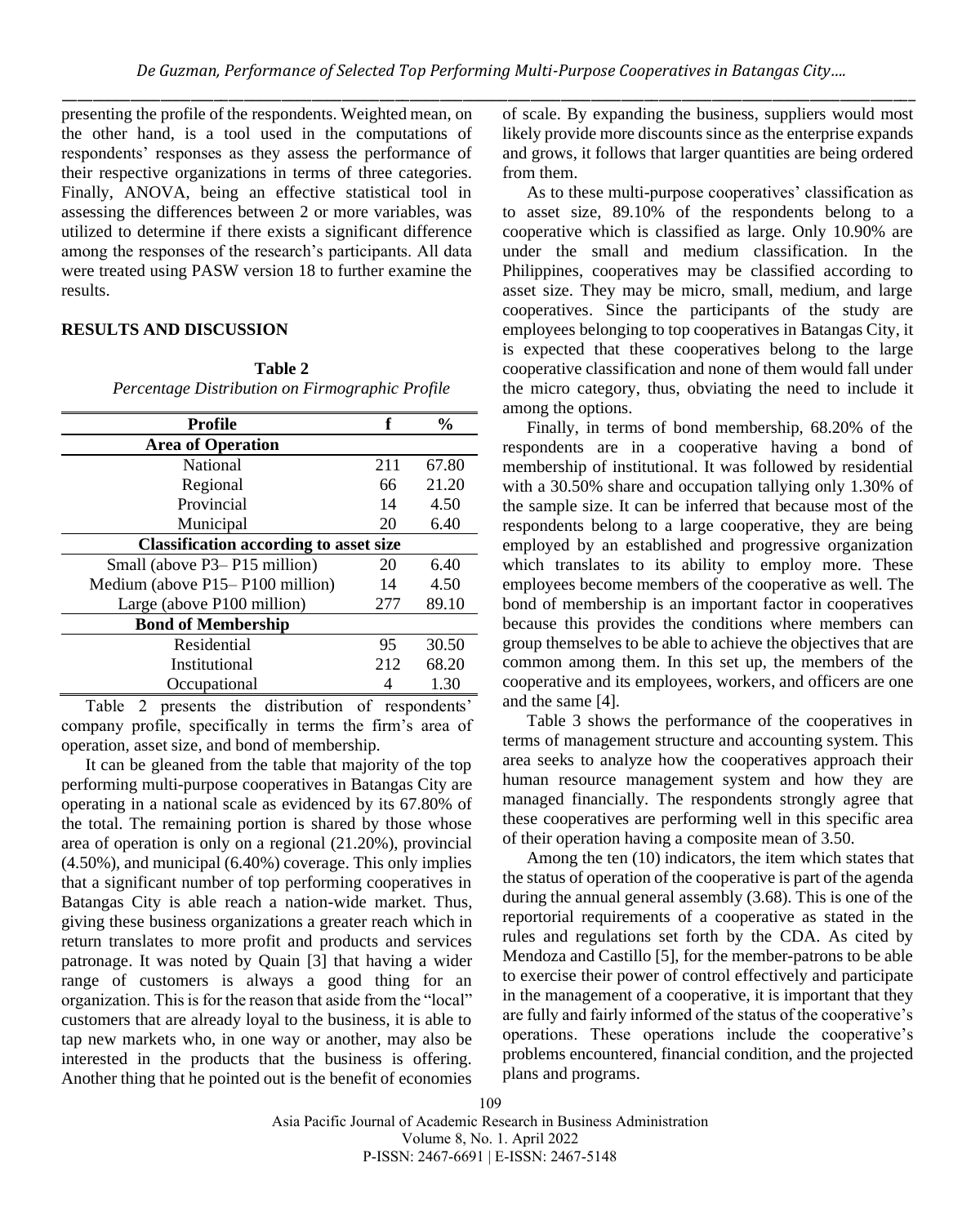|    | Table 3<br>Performance of Cooperatives as to Management Structure and<br><b>Accounting System</b>                     |      |           |                |  |
|----|-----------------------------------------------------------------------------------------------------------------------|------|-----------|----------------|--|
|    | <b>Indicators</b>                                                                                                     | WM   | VI        | Rank           |  |
| 1. | Cooperative has an effective organizational<br>structure.                                                             | 3.45 | A         | 7              |  |
| 2. | Duties and responsibilities of the employees<br>are clearly stated on their contract.                                 | 3.44 | A         | 8              |  |
| 3. | The grievance resolution procedure is<br>observed whenever conflict arises.                                           | 3.35 | A         | 9              |  |
| 4. | Management training is provided to<br>manager, secretary and treasurer to perform<br>their tasks accordingly.         | 3.51 | A         | 5              |  |
| 5. | The cooperative has functional<br>computerized accounting system to ensure<br>the accuracy of reports.                | 3.51 | <b>SA</b> | 6              |  |
| б. | Internal and external audits are done<br>regularly.                                                                   | 3.30 | A         | 10             |  |
| 7. | During monthly Board of Directors'<br>meetings, interpretation and analysis of<br>financial statements are discussed. | 3.58 | <b>SA</b> | 3              |  |
| 8. | Published financial reports are distributed to<br>members during general assembly.                                    | 3.64 | <b>SA</b> | $\overline{c}$ |  |
| 9. | Duly approved laws are considered in<br>electing officers of the cooperative.                                         | 3.57 | <b>SA</b> | 4              |  |
|    | 10. Status of operation of the cooperative is part<br>of the agenda during the annual general<br>assembly.            | 3.68 | <b>SA</b> | 1              |  |
|    | <b>Composite Mean</b>                                                                                                 | 3.50 | SA        |                |  |

*Legend: 3.50 – 4.00 = Strongly Agree (SA); 2.50 – 3.49 = Agree (A); 1.50 – 2.49 = Disagree (D); 1.00 – 1.49 = Strongly Disagree (SD)*

The item which garnered the second highest weighted mean (3.64) is the distribution of published financial reports to the members during general assembly. The respondents strongly agree with this item mainly because this may be one of their organization's practices during annual assemblies, not to mention the fact that this is also mandated by the concerned regulating agency.

With regards to financial reporting, Cooperative Development Authority mandates cooperatives to make their financial reports understandable, relevant, material, reliable, substantive, prudent, complete, comparable, timely, and balanced. This shall also be presented at least annually in a format that is compliant with the Philippine Financial Reporting Framework for cooperatives [1].

The respondents also strongly agreed with the statement that during monthly board of directors' meetings, interpretation and analysis of financial statements are discussed. This means that in their respective organizations, those who have most control of the cooperative's financial conditions is allotting due importance and diligence in  $=$ analyzing the financial statements to ensure that the cooperative's gains are outweighing the losses.

It is important that financial statements are analyzed because these are tools used by companies in managing the business. In usual practice, financial statements are analyzed horizontally and vertically, both with the aim of understanding how the various portions of the financial statements are affecting business outputs. These reports also give internal and external stakeholders of an organization ideas regarding business activities maintenance and help them evaluate the overall financial performance of the business [6].

Although agreed by the respondents, internal and external audits are being done regularly in the cooperative (3.30) ranked last. This may be attributed to the fact that aside from these activities are very much tedious to do, these also entail significant costs to the business. This is supported by Keng [7] who made mention that financial audits are expensive due to two main reasons. First, an auditor, who usually happens to be a certified public accountant, is risking his or her reputation when conducting an audit. It is finding a balance between satisfying the client and making sure that the work is done in the way it should be. Second, conducting audits requires immense labor and time because unlike any other services, audits cannot be automated.

**Table 4** *Performance of Cooperatives as to Production and* 

|    | Quality of Outputs                                                                                                                               |      |           |      |  |
|----|--------------------------------------------------------------------------------------------------------------------------------------------------|------|-----------|------|--|
|    | <b>Indicators</b>                                                                                                                                | WM   | VI        | Rank |  |
| 1. | Cooperative employees have been properly trained<br>on efficient. production and delivery of services                                            | 3.42 | A         | 8    |  |
| 2. | The cooperative always provides training and<br>technical support to improve production methods<br>and delivery of services among its employees. | 3.52 | <b>SA</b> | 1.5  |  |
| 3. | The cooperative has the capacity to distribute<br>goods and services based on customer's<br>expectation.                                         | 3.48 | A         | 6.5  |  |
| 4. | The cooperative develops and applies up-to-date<br>technology to make the production of goods/<br>delivery of services more efficient.           | 3.48 | A         | 6.5  |  |
| 5. | Additional goods and services are offered to<br>expand its business operations and meet the needs<br>of its members.                             | 3.49 | A         | 5    |  |
| 6. | There is growth in cooperative's production due to<br>an increase in market demand.                                                              | 3.50 | <b>SA</b> | 3.5  |  |
| 7. | Inventory of goods is maintained to ensure that the<br>needs of the members are met.                                                             | 3.32 | A         | 9    |  |
| 8. | The appearance of the physical facilities of<br>cooperative is well-maintained.                                                                  | 3.30 | A         | 10   |  |
| 9. | The cooperative has documented procedures on<br>the production process and/or service.                                                           | 3.50 | <b>SA</b> | 3.5  |  |
|    | 10. The cooperative provides prompt service to its<br>members/customers.                                                                         | 3.52 | <b>SA</b> | 1.5  |  |
|    | <b>Composite Mean</b>                                                                                                                            | 3.45 | A         |      |  |
|    | Legend: $3.50 - 4.00 =$ Strongly Agree (SA); $2.50 - 3.49 =$ Agree (A); $1.50 -$                                                                 |      |           |      |  |

*2.49 = Disagree (D); 1.00 – 1.49 = Strongly Disagree (SD)*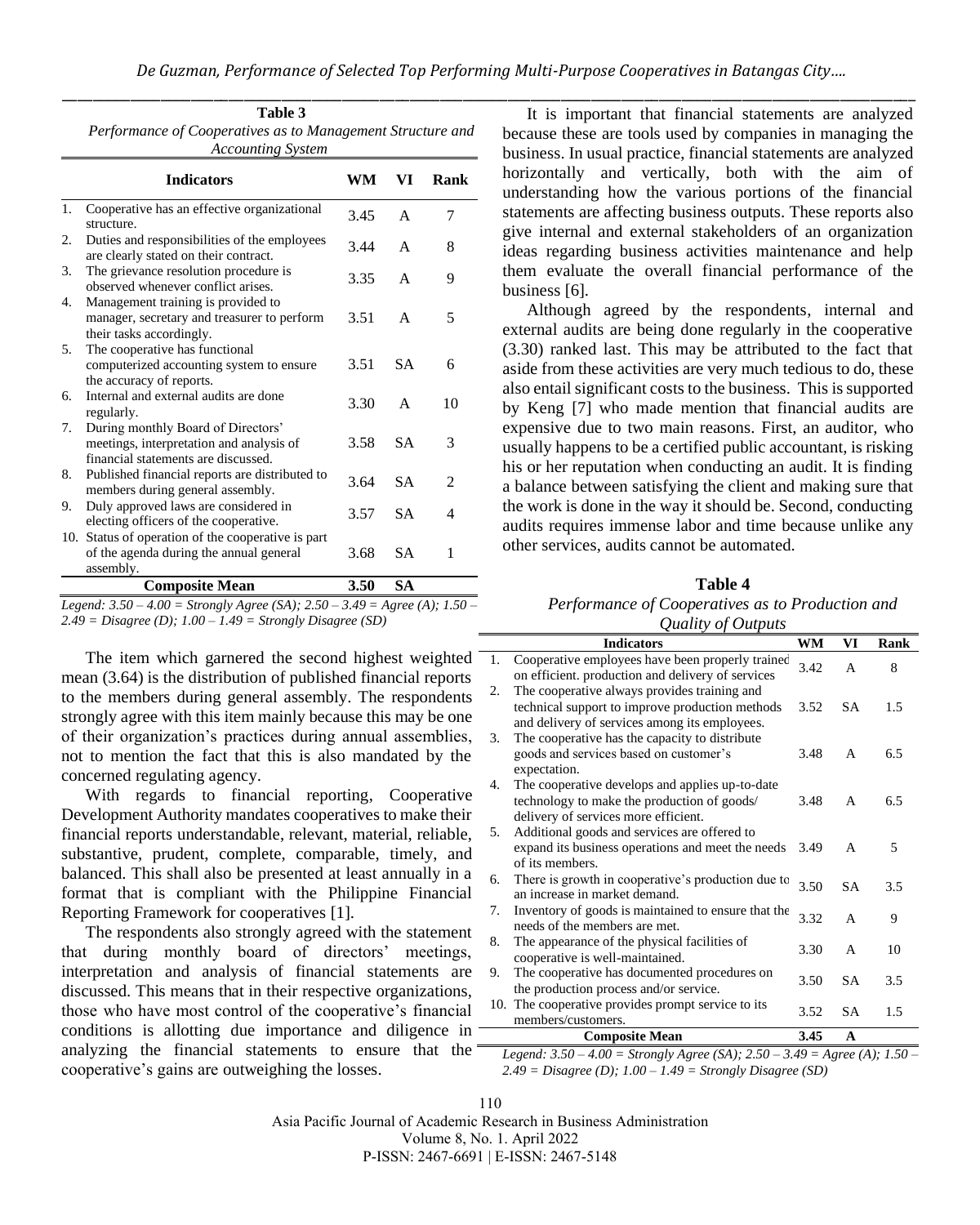Table 4 presents the organizational performance and practices adopted by the cooperatives in improving their productivity and business performance. As seen in the table, the respondents agree that the organizations where they are currently employed are performing well when it comes to their production capability. This is manifested by the composite mean of 3.45.

The cooperative always provides training and technical support to improve production methods and delivery of services among its employees (3.52) ranked highest. It only shows that these top performing multi-purpose cooperatives in Batangas City are putting their maximum efforts in making sure that employees/workers get continuous trainings and development to keep them abreast with the evolving demands of the market. According to Hearn [8], continuous training for employees helps improve performance. When employees are continuously trained, they would be able to do their job better than their usual. It is because they become more skilled, aware of the business processes and the organization itself, and most importantly, they become more confident. This would create a positive ripple effect to the company because when employees reach a higher level of performance, it follows that the company also benefits in the long run.

In the same rank with indicator number two  $(2)$ , is the item which indicates that the cooperative provides prompt service to its members/customers. It means that the cooperatives are considering customer service as an important tool in retaining customers. This emphasizes the way how these cooperatives value their customers because without them, the business would not be as profitable as it is at present. Listening to customers really matters because this makes them feel that they are valued. However, it must be noted that it should not end with just mere listening. This should always be coupled by timely and accurate response to their concerns. Listening without responding is worse than simply ignoring them. The response need not to be that big because what matters is that the customers get the satisfaction that they deserve [9]. This was seconded by Sorger [10] who said that empathy and responsiveness are critical factors in achieving customer satisfaction.

The indicators were followed by the items which postulate that there is growth in cooperative's production due to an increase in market demand and the cooperative has documented procedures on the production process and/or service, both with a weighted mean of 3.50, verbally interpreted as strongly agree. This just underscores how effective the cooperatives are in producing their products and/or services for consumption of the customers which leads to an increase in consumer demand. According to

Pagoso, et al [11] this concept is very much supported by the popular law of supply and demand. To achieve equilibrium, an increase in demand should also cause the supply to increase, otherwise, the price would be conversely affected and so are sales.

With regards to the ability of the cooperative to document the process of production, this is indeed a vital indicator in assessing the performance of an organization. As mentioned by Juneja [12], the primary benefits of being able to document the processes are the following: it reduces vagueness in operations, it can serve as a training module or material for new employees, and lastly, it can be a tool for the marketing department to better understand what the organization can offer which must be highlighted in each marketing endeavor that it undertakes.

Meanwhile, the effort of the cooperatives to maintain the appearance of their physical facilities got the lowest weighted mean of 3.30, but still verbally interpreted as agree. This implies that the cooperatives might have diverted most its efforts to other operational expenses and activities than focusing on improving the appearance of their facilities.

Aside from that, Mack [13] pointed out that a pleasant ambiance sends a good impression to the customers. Failure to address this issue would result to the customers' decision of considering other competitors. Inventory management, on the other hand, may be one of the areas that these cooperatives need to improve to ensure that goods and services are available whenever members' needs arise. It is according to Ogbo and Ukpere [14] that inventory control management is an important factor in achieving organizational performance. It was revealed that the organizations benefit from an efficient inventory control management through easy storage and retrieval of material, improved sales effectiveness, and reduced operational cost.

Table 5 illustrates the performance of cooperatives in terms of market linkages and business relations. This dimension sought to analyze how and to what extent are cooperatives developing and implementing their business strategies. Based on the result of the survey, the respondents strongly agree (3.51) that the cooperatives have a good performance in this dimension.

Obviously, the respondents are in strong agreement that their respective cooperatives were able to develop marketing materials like business cards, name plaque for exhibitions, office signposts, tarpaulins, and leaflets, gaining the highest weighted mean of 3.66. This may be attributed to the fact that these marketing paraphernalia are the most common means of making an organization's presence be felt in the market.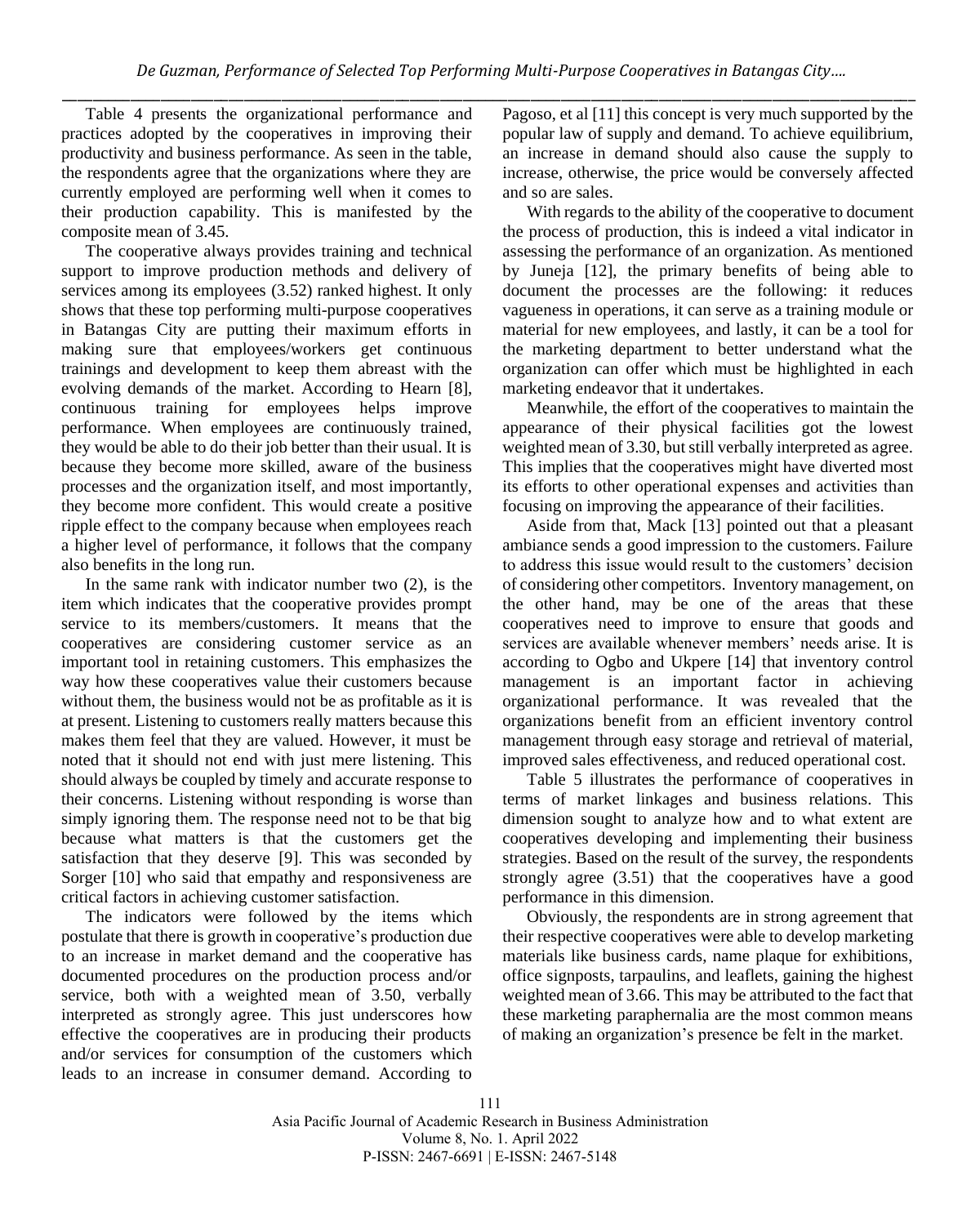| Performance of Cooperatives as to Market Linkages and<br><b>Business Relations</b><br><b>WM</b><br>VI<br><b>Indicators</b><br>1.<br>The cooperative regularly conducts a market<br>3.21<br>10<br>A<br>study to meet client expectations.<br>The cooperative has developed marketing<br>2.<br>materials like business cards, name plaque for<br>3.66<br><b>SA</b><br>1<br>exhibitions, office signposts, tarpaulins, and<br>leaflets.<br><b>SA</b><br>5.5<br>3.<br>The cooperative has a marketing plan.<br>3.53<br>4.<br>The cooperative has a marketing committee.<br>3.60<br><b>SA</b><br>3<br>that provides market information to members.<br>The cooperative establishes a good working<br>5.<br><b>SA</b><br>5.5<br>3.53<br>relationship with its suppliers.<br>The cooperative works together with other<br>6.<br>cooperatives to serve their members most<br><b>SA</b><br>$\overline{4}$<br>3.59<br>effectively and strengthen the cooperative<br>movement.<br>The cooperative reaches out to the<br>7.<br>3.49<br>community through corporate social<br>7<br>A<br>responsibility programs.<br>The cooperative has written criteria in<br>8.<br>choosing the suppliers of the goods and<br>3.41<br>9<br>A<br>services it offers.<br>The cooperative has contracted with suppliers<br>9.<br>to ensure timely delivery of goods and<br>3.41<br>8<br>A<br>services.<br>The cooperative considers feedbacks of<br>10.<br>customers/members to ensure the quality of<br>3.64<br>SA<br>2 | Table 5                      |  |             |
|-------------------------------------------------------------------------------------------------------------------------------------------------------------------------------------------------------------------------------------------------------------------------------------------------------------------------------------------------------------------------------------------------------------------------------------------------------------------------------------------------------------------------------------------------------------------------------------------------------------------------------------------------------------------------------------------------------------------------------------------------------------------------------------------------------------------------------------------------------------------------------------------------------------------------------------------------------------------------------------------------------------------------------------------------------------------------------------------------------------------------------------------------------------------------------------------------------------------------------------------------------------------------------------------------------------------------------------------------------------------------------------------------------------------------------------------------------------------------------------------|------------------------------|--|-------------|
|                                                                                                                                                                                                                                                                                                                                                                                                                                                                                                                                                                                                                                                                                                                                                                                                                                                                                                                                                                                                                                                                                                                                                                                                                                                                                                                                                                                                                                                                                           |                              |  |             |
|                                                                                                                                                                                                                                                                                                                                                                                                                                                                                                                                                                                                                                                                                                                                                                                                                                                                                                                                                                                                                                                                                                                                                                                                                                                                                                                                                                                                                                                                                           |                              |  |             |
|                                                                                                                                                                                                                                                                                                                                                                                                                                                                                                                                                                                                                                                                                                                                                                                                                                                                                                                                                                                                                                                                                                                                                                                                                                                                                                                                                                                                                                                                                           |                              |  | <b>Rank</b> |
|                                                                                                                                                                                                                                                                                                                                                                                                                                                                                                                                                                                                                                                                                                                                                                                                                                                                                                                                                                                                                                                                                                                                                                                                                                                                                                                                                                                                                                                                                           |                              |  |             |
|                                                                                                                                                                                                                                                                                                                                                                                                                                                                                                                                                                                                                                                                                                                                                                                                                                                                                                                                                                                                                                                                                                                                                                                                                                                                                                                                                                                                                                                                                           |                              |  |             |
|                                                                                                                                                                                                                                                                                                                                                                                                                                                                                                                                                                                                                                                                                                                                                                                                                                                                                                                                                                                                                                                                                                                                                                                                                                                                                                                                                                                                                                                                                           |                              |  |             |
|                                                                                                                                                                                                                                                                                                                                                                                                                                                                                                                                                                                                                                                                                                                                                                                                                                                                                                                                                                                                                                                                                                                                                                                                                                                                                                                                                                                                                                                                                           |                              |  |             |
|                                                                                                                                                                                                                                                                                                                                                                                                                                                                                                                                                                                                                                                                                                                                                                                                                                                                                                                                                                                                                                                                                                                                                                                                                                                                                                                                                                                                                                                                                           |                              |  |             |
|                                                                                                                                                                                                                                                                                                                                                                                                                                                                                                                                                                                                                                                                                                                                                                                                                                                                                                                                                                                                                                                                                                                                                                                                                                                                                                                                                                                                                                                                                           |                              |  |             |
|                                                                                                                                                                                                                                                                                                                                                                                                                                                                                                                                                                                                                                                                                                                                                                                                                                                                                                                                                                                                                                                                                                                                                                                                                                                                                                                                                                                                                                                                                           |                              |  |             |
|                                                                                                                                                                                                                                                                                                                                                                                                                                                                                                                                                                                                                                                                                                                                                                                                                                                                                                                                                                                                                                                                                                                                                                                                                                                                                                                                                                                                                                                                                           |                              |  |             |
|                                                                                                                                                                                                                                                                                                                                                                                                                                                                                                                                                                                                                                                                                                                                                                                                                                                                                                                                                                                                                                                                                                                                                                                                                                                                                                                                                                                                                                                                                           |                              |  |             |
|                                                                                                                                                                                                                                                                                                                                                                                                                                                                                                                                                                                                                                                                                                                                                                                                                                                                                                                                                                                                                                                                                                                                                                                                                                                                                                                                                                                                                                                                                           | goods and services rendered. |  |             |
| 3.51<br><b>SA</b><br><b>Composite Mean</b>                                                                                                                                                                                                                                                                                                                                                                                                                                                                                                                                                                                                                                                                                                                                                                                                                                                                                                                                                                                                                                                                                                                                                                                                                                                                                                                                                                                                                                                |                              |  |             |

*Legend: 3.50 – 4.00 = Strongly Agree (SA); 2.50 – 3.49 = Agree (A); 1.50 – 2.49 = Disagree (D); 1.00 – 1.49 = Strongly Disagree (SD)*

With the advent of technology, many businesses have shifted their advertising funds towards online marketing. However, given this circumstance, print advertising is still a very reliable option for some reasons.

Second in rank is the item saying that the cooperative considers feedbacks of customers/members to ensure the quality of goods and services rendered (3.64), verbally interpreted as strongly agree. This means that the success of the concerned multi-purpose cooperatives is, in one way or another, a result of being an organization that values the feedback, comments, and suggestions of its clients.

Customer feedback allows business organizations to assess how the customers rate their products as compared to competitors' products. It is pointing out whether the company is doing things right or not, at least in the perspective of the user. On the other side, this feedback also gives the company an idea on how their employees are treating the customers [15].

A little bit behind the previous item is indicator number 4 with a weighted mean of 3.60. This posits that the cooperatives were able to establish a marketing committee

and provides market information to members. Since the respondents belong to top performing cooperatives and majority of which are large in classification, it is without a doubt that marketing committee and/or offices are present in the workplace.

Meanwhile, the statement which states that the cooperative regularly conducts a market study to meet client expectations got the lowest weighted mean of 3.21 (agree). It is possible that this is due to the complexities and numerous constraints embedded in conducting a regular market study. Market research projects would really demand for a significant budget from the company or external sources if the company cannot solely rely on its own cash flow [16].

The practice of cooperatives of creating a written criteria in choosing the suppliers of the goods and services it offers earned the second lowest weighted mean of 3.41. It is a common practice in business that there should be a criteria in selecting the suppliers who will provide the goods that are for sale to the end-users. However, in the case of cooperatives, most of the products and/or services offered to members are no longer sourced out because this type of businesses has the ability to produce it on its own.

**Table 6**

|     | Internal Challenges faced by the Cooperatives                                      |      |    |                |  |  |
|-----|------------------------------------------------------------------------------------|------|----|----------------|--|--|
|     | <b>Indicators</b>                                                                  | WM   | VI | Rank           |  |  |
| 1.  | Inadequate capital to sustain operations.                                          | 1.86 | D  | 9              |  |  |
| 2.  | Lack of management experience and<br>knowledge of key employees.                   | 1.98 | D  | 4              |  |  |
| 3.  | Poor accounting system and record keeping<br>of member accounts.                   | 1.74 | D  | 14             |  |  |
| 4.  | A large amount of loan issued to members,<br>but the rate of recovery is very low. | 2.16 | D  | $\overline{2}$ |  |  |
| 5.  | Weak asset/liability management.                                                   | 1.88 | D  | 7              |  |  |
| 6.  | High employee turnover.                                                            | 2.00 | D  | 3              |  |  |
| 7.  | Lack of leadership skills.                                                         | 1.89 | D  | 6              |  |  |
| 8.  | Lack of commitment from officers to find                                           |      |    |                |  |  |
|     | out the problems of cooperative and to fill                                        | 1.82 | D  | 13             |  |  |
|     | the identified gap.                                                                |      |    |                |  |  |
| 9.  | Poor management and planning.                                                      | 1.70 | D  | 15             |  |  |
| 10. | Lack of effective means of communication<br>to reach members and customers.        | 1.83 | D  | 12             |  |  |
| 11. | Insufficient funds for the acquisition of<br>facilities and equipment.             | 1.85 | D  | 10             |  |  |
| 12. | No portion of savings is kept for future<br>investments.                           | 1.83 | D  | 11             |  |  |
| 13. | Constitution and by-laws are not followed.                                         | 1.90 | D  | 5              |  |  |
| 14. | Dishonesty and corruption of officials.                                            | 1.87 | D  | 8              |  |  |
| 15. | Small budget allocation for employee<br>development.                               | 2.18 | D  | 1              |  |  |
|     | <b>Composite Mean</b><br>1.90<br><b>Disagree</b>                                   |      |    |                |  |  |

*Legend: 3.50 – 4.00 = Strongly Agree (SA); 2.50 – 3.49 = Agree (A); 1.50 – 2.49 = Disagree (D); 1.00 – 1.49 = Strongly Disagree (SD)*

112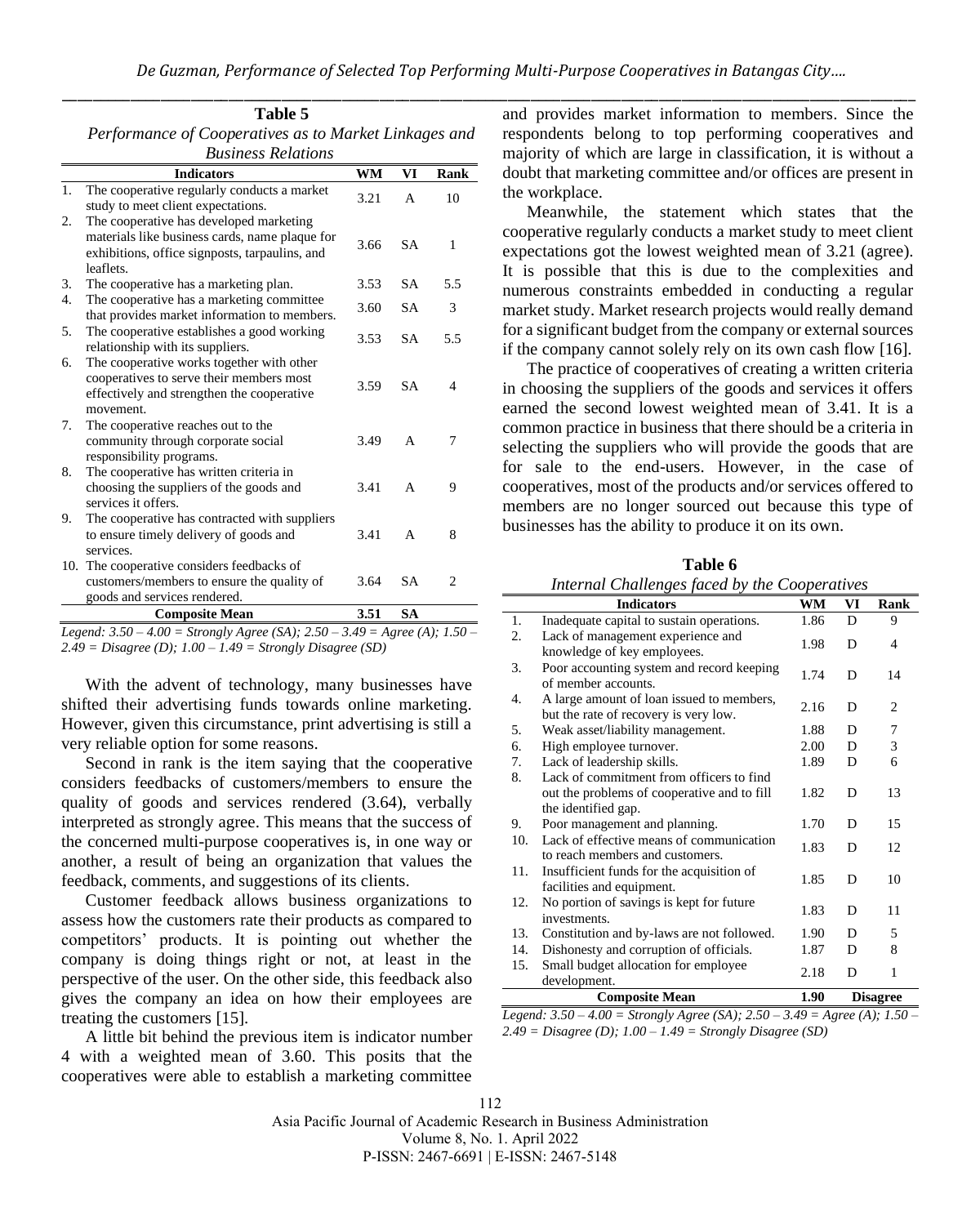Table 6 shows the internal challenges faced by the cooperatives based on how their respective employees perceive it. Over all, the indicators presented were disagreed (1.90) by the respondents which only means that these challenges are barely encountered in these organizations, and if so, these are immediately managed to prevent any hampering in the business operations.

The result reveals that among these 15 items, small budget allocation for employee development got the highest weighted mean score of 2.18. This just goes to show that even efforts to continuously train the employees are evident reforms and improvements on company policies may still be looked into. The range of skills that each employee must acquire is continuously increasing, therefore, the budget for training of every business organization must go the same direction. These trainings should be of quality to be able to justify the cost of providing it. One of the effective ways to deliver this is by making sure that there is an existing strong line of communication among managers who, in general, are the ones demanding for these trainings for their people [17].

Second in the list is the low rate of recovery to large amount of loans issued to members (2.16). This problem is quite common among cooperatives regardless of its classification. Taking it from the experience of agricultural cooperatives in India as stated in the study of Mazumder [18], one of the effects of low recovery rates on loans is increased number of borrowers who are always in default with their obligations which causes the borrowing power to be reduced also. If this instances would continue to happen, then institutions like cooperatives will not be able to get funds and consequently disallow these businesses to extend new loans to other members.

Finally, item number eight (8) got the third to the lowest weighted mean. This means that the respondents disagree that their respective organizations' officials are failing to find out the problems of cooperative and to fill the identified gap. This is very much an unlikely characteristic of officials belonging to a top performing cooperative. Chamber of Commerce of Metropolitan Montreal [19] manifested that challenges are inevitable, most especially for growing businesses. The key in hurdling these challenges is being able to quickly recognizing these problems or pitfalls to enable the business to continuously thrive. This is a component of effective leadership. Along with this component is also the ability of the officials to transform challenges to opportunities.

Table 7 presents the comparison of responses on the performance of cooperatives as to management structure and accounting system when grouped according to firmographic profile.

| Table 7                                                  |                 |          |  |  |
|----------------------------------------------------------|-----------------|----------|--|--|
| Difference of Responses on the Assessment of Performance |                 |          |  |  |
| of Cooperatives as to Management Structure and           |                 |          |  |  |
| Accounting System When Grouped According to Profile      |                 |          |  |  |
| <b>Firmographic Profile</b>                              | F-value         | p-value  |  |  |
|                                                          | $\sim$ = $\sim$ | $\Omega$ |  |  |

Area of Operation 2.566 0.055 NS Classification as to asset size  $3.743$  0.025 S Bond of Membership 1.576 0.209 NA *Legend: Significant at p-value < 0.05*

It was observed that there was a significant difference when grouped according to classification according to asset size since the computed p-value of 0.025 was less than 0.05 alpha level. Based from the post hoc test conducted, it was found out that those whose asset size was above P100 million have a better performance as to management structure and accounting system. It is a common notion that in accounting, one size doesn't fit all. This implies that the way how small companies account their books is way different from the way how large businesses do it. As a business grows, volume of transactions also increases which somehow spells the difference. Also, in large companies, internal controls are quite spread among more experts to ensure that errors and fraud would not be possible. Business organizations have more employees, thus, they are capable of delegating duties to a larger pool of employees as compared to small ones [20].

#### **Table 8**

#### *Difference of Responses on the of Performance of Assessment Cooperatives as to Production and Quality of Outputs When Grouped According to Profile*

| <i>Outputs</i> when Orouped Hecording to Frome |         |         |     |
|------------------------------------------------|---------|---------|-----|
| <b>Firmographic Profile</b>                    | F-value | p-value |     |
| Area of Operation                              | 1.640   | 0.180   | NS. |
| Classification as to asset size                | 2.407   | 0.092   | NS. |
| Bond of Membership                             | 1.146   | 0.319   | NS  |
| $\sim$                                         |         |         |     |

*Legend: Significant at p-value < 0.05*

As seen from the table 8, all computed p-values were greater than 0.05 alpha level, thus the research fail to reject the null hypothesis. This means that there was no significant difference found and the result implies that the responses do not vary statistically. This just goes to show that regardless of profile of any cooperative, production and quality of outputs remain the same.

Indeed, determining the criteria or definition of quality for each customer is hard to do. However, it is in quality products where a positive and satisfying customer experience starts. It is also believed that quality is of greater importance as compared to quantity.

#### **Table 9**

113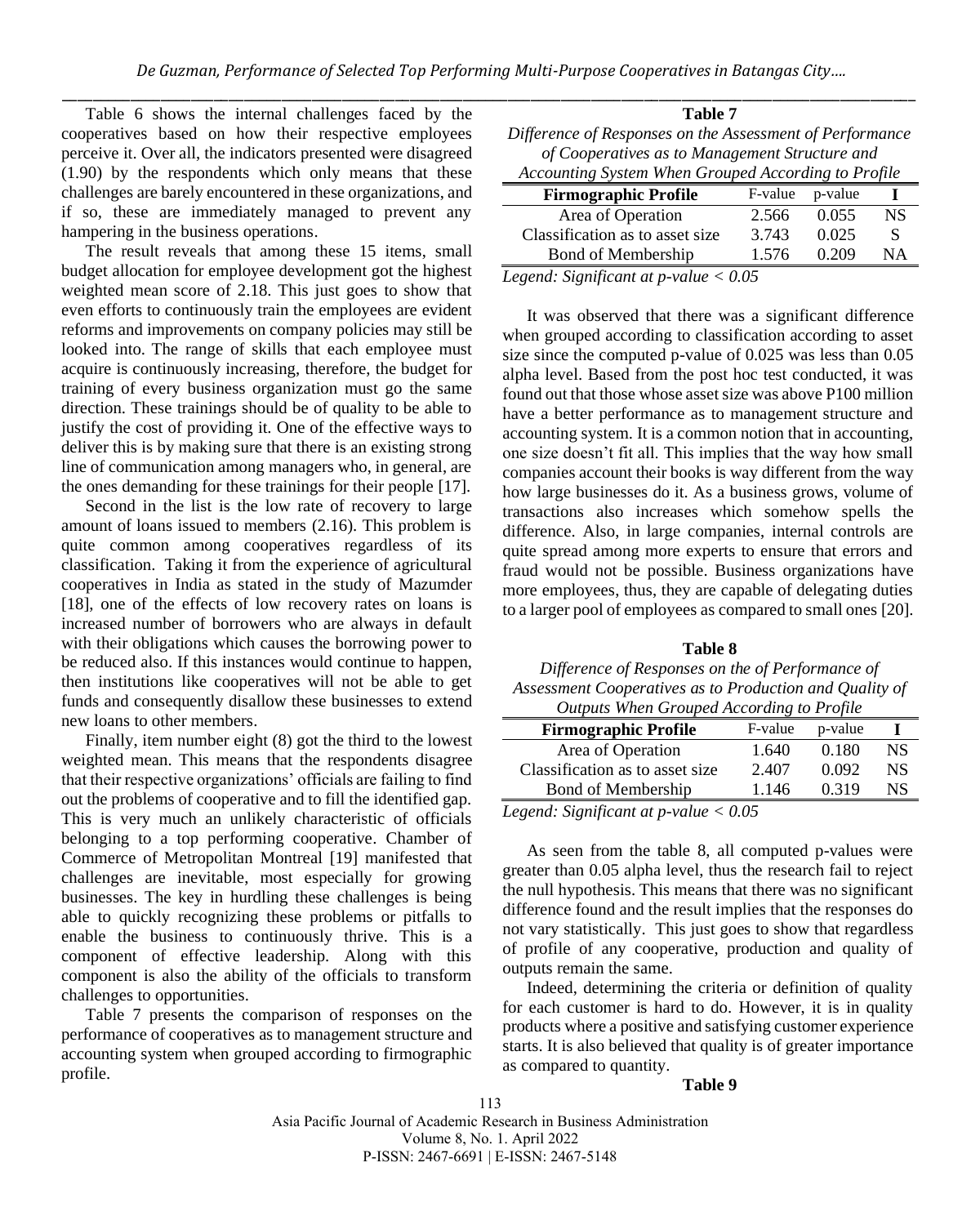| Difference of Responses on the Assessment of Performance<br>of Cooperatives as to Market Linkages and Business<br>Relations When Grouped According to Profile |                      |         |    |  |
|---------------------------------------------------------------------------------------------------------------------------------------------------------------|----------------------|---------|----|--|
| <b>Firmographic Profile</b>                                                                                                                                   | <b>F-value</b>       | p-value |    |  |
| Area of Operation                                                                                                                                             | 2.244                | 0.083   | NS |  |
| Classification as to asset size.                                                                                                                              | 3.257                | 0.040   | S  |  |
| Bond of Membership                                                                                                                                            | 1.507                | 0.223   | NS |  |
| $\sim$<br>$-$<br>$-$                                                                                                                                          | $\sim$ $\sim$ $\sim$ |         |    |  |

*Legend: Significant at p-value < 0.05*

Table 9 displays the comparison of responses on the performance of cooperatives as to market linkages and business relations when grouped according to firmographic profile. It was observed that there was a significant difference when grouped according to classification according to asset size since the computed p-value of 0.040 was less than 0.05 alpha level. This means that there was a significant difference that exists and based from the post hoc test conducted, it was found out that those whose asset size was above P100 million have a better performance as to market linkages and business relations.

According to Schenck[21], the basics of marketing strategies don't differ between small and big companies. However, the factors underlying these strategies is where the line is drawn. The bigger companies usually allot six figures to create advertisements to make a name for themselves. On the other hand, small businesses have a different approach. Considering the budget limitations and constraints, small businesses ensure that their advertisements have to make immediate and measurable impact to the enterprise.

Despite the differences, each marketing effort makes sure that a return on investment is achieved without defeating the main purpose of creating communication channels that would help the company build its identity to generate sales.

|  | Table 10 |  |
|--|----------|--|
|  |          |  |

*Relationship Between the Cooperative Performance and Challenges Faced by Cooperatives*

|                                                      |                  | $r$ -value $p$ -value $\bf{I}$ |      |
|------------------------------------------------------|------------------|--------------------------------|------|
| Management Structure and<br><b>Accounting System</b> | $-0.502**$ 0.000 |                                | - HS |
| Production and Quality of Outputs                    | $-0.499**$ 0.000 |                                | - HS |
| Market Linkages and Business<br>Relations            | $-0.555**$ 0.000 |                                | - HS |
| Logard: Significant at purchase $\epsilon$ 0.01      |                  |                                |      |

*Legend: Significant at p-value < 0.01*

Table 11 shows the association between cooperative performance and the challenges they faced in the business. The resulted r-values indicates a moderate negative correlation and the computed p-value were all less than 0.01 alpha level. This means that there is a significant relationship

and based from the result, it shows that the better the performance of the cooperative, the lesser problems encountered. A good performing business may be credited to its exceptional leaders. These leaders or officials are those who maneuver the business to hurdle the problems that arise. They help an organization to be productive and attain business goals. Without these strong ang strategic leaders, an organization would be placed in immense danger, not to mention the ballooning problems that would slow down business operations [22].

## **CONCLUSIONS AND RECOMMENDATIONS**

Majority of the respondents belongs to a multi-purpose cooperative operating nationwide, classified as large cooperative, and has an institutional bond of membership. The employees of the top performing cooperatives in Batangas City are in agreement that in terms of management structure and accounting system, production and quality of inputs, and market linkages and business relations, the organizations, these cooperatives are performing well. The respondents disagree that the cooperatives, where they currently belong, are facing serious internal challenges. There is no significant difference on the responses regarding the performance of selected multi-purpose cooperatives in terms production and quality of inputs. On the other hand, a significant difference exists on the respondents' assessment of the performance of selected multi-purpose cooperatives when it comes to management structure and accounting system and market linkages and business relations, particularly in terms of the cooperative's asset size. There is a significant relationship between the performance of cooperatives and the internal challenges faced by them.

It is recommended to improve and retain the efficiency of the cooperatives, they may consider to continue investing on functional accounting system and software in generating their financial reports. The cooperatives may further strengthen their quality control mechanism, not only of the inputs, but also of the outputs to ensure that the needs of the market are satisfied. A regular or periodic training needs assessment may be conducted among the employees to address the gaps between what is already known and what needs to be learned. The cooperatives may consider making stronger presence in the digital space to reach more clients and be of swifter service to them.

#### **REFERENCES**

[1] Cooperative Development Authority (2015). *Why there should be more cooperatives in the Philippines?* http://www.cda.gov.ph/resources/updates/news/535-